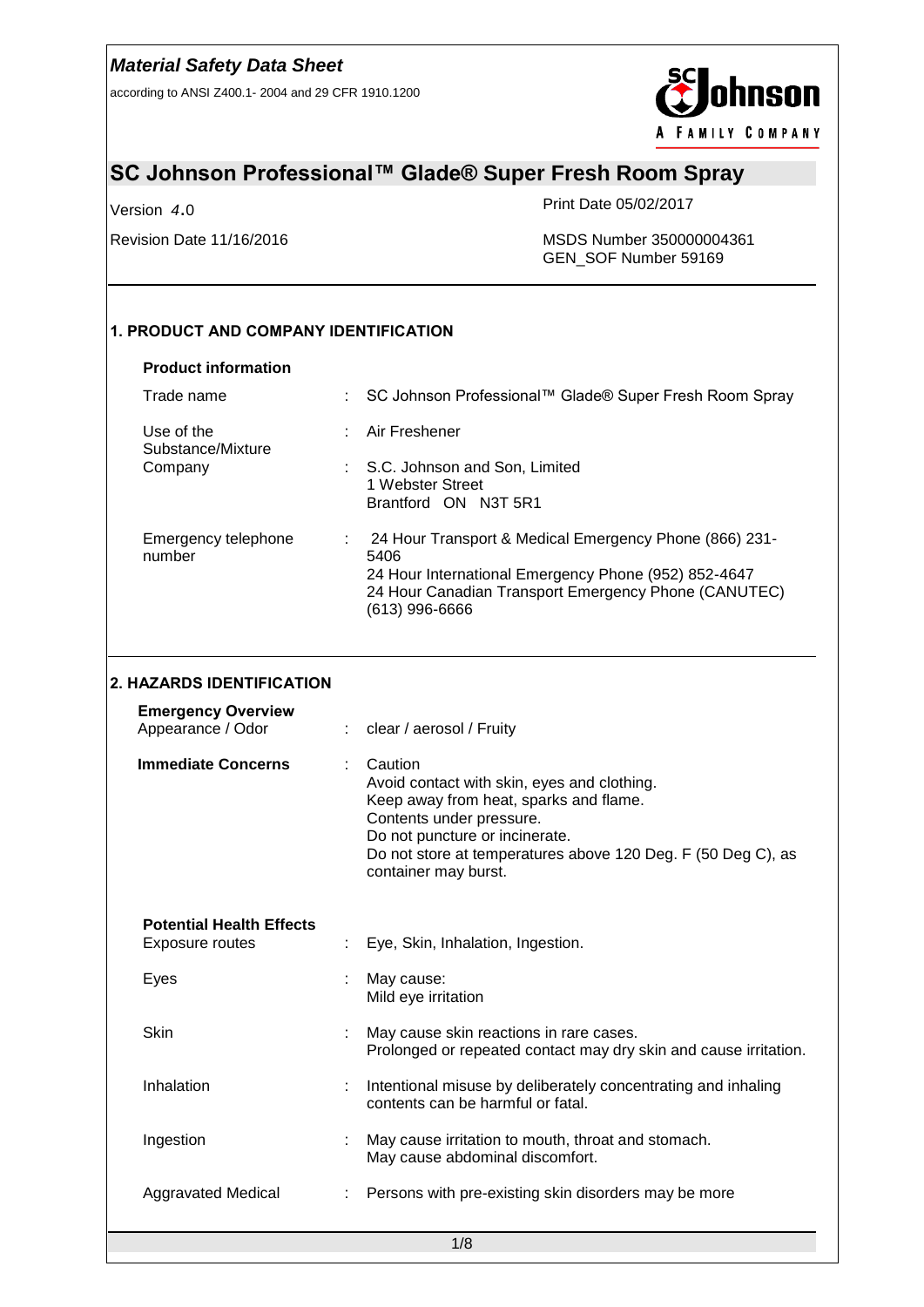according to ANSI Z400.1- 2004 and 29 CFR 1910.1200



# **SC Johnson Professional™ Glade® Super Fresh Room Spray**

Version *4*.0

Print Date 05/02/2017

Revision Date 11/16/2016 MSDS Number 350000004361 GEN\_SOF Number 59169

Condition susceptible to irritating effects.

### **3. COMPOSITION/INFORMATION ON INGREDIENTS**

Hazardous chemicals present at or above reportable levels as defined by OSHA 29 CFR 1910.1200 or the Canadian Controlled Products Regulations are listed in this table:

| <b>Chemical Name</b> | CAS-No. | Weight percent  |
|----------------------|---------|-----------------|
| Isobutane            | 75-28-5 | $10.00 - 30.00$ |
| Propane              | 74-98-6 | $5.00 - 10.00$  |

For additional information on product ingredients, see www.whatsinsidescjohnson.com.

#### **4. FIRST AID MEASURES**

| Eye contact  |            | : Rinse with plenty of water. Get medical attention if irritation<br>develops and persists. |
|--------------|------------|---------------------------------------------------------------------------------------------|
| Skin contact |            | : Rinse with plenty of water. Get medical attention if irritation<br>develops and persists. |
| Inhalation   | attention. | : Remove to fresh air. If breathing is affected, get medical                                |
| Ingestion    |            | $:$ Rinse mouth with water.                                                                 |

## **5. FIREFIGHTING MEASURES**

| Suitable extinguishing<br>media         | $\mathbb{Z}^{\mathbb{Z}}$ | Use water spray, alcohol-resistant foam, dry chemical or<br>carbon dioxide.                                                                                                                                                                                                               |
|-----------------------------------------|---------------------------|-------------------------------------------------------------------------------------------------------------------------------------------------------------------------------------------------------------------------------------------------------------------------------------------|
| Specific hazards during<br>firefighting |                           | : Aerosol Product - Containers may rocket or explode in heat of<br>fire.                                                                                                                                                                                                                  |
| Further information                     | ÷.                        | Fight fire from maximum distance or protected area. Cool and<br>use caution when approaching or handling fire-exposed<br>containers. Wear full protective clothing and positive pressure<br>self-contained breathing apparatus. In case of fire and/or<br>explosion do not breathe fumes. |
| Flash point                             |                           | $\approx$ -6.8 °C<br>< 19.76 °F<br>Note: Propellant                                                                                                                                                                                                                                       |
| Flash point                             |                           | : $>71^{\circ}$ C                                                                                                                                                                                                                                                                         |
|                                         |                           | 2/8                                                                                                                                                                                                                                                                                       |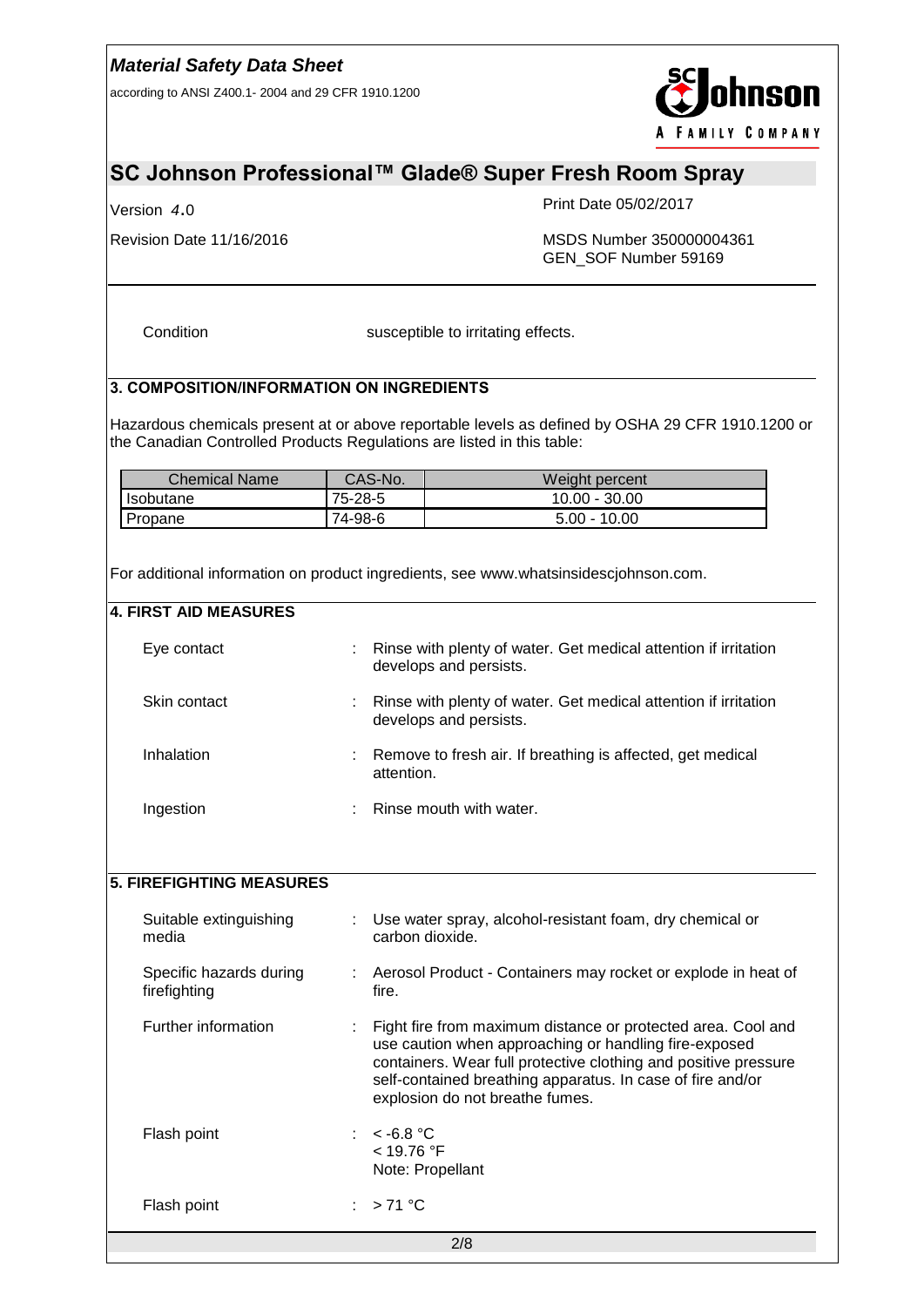according to ANSI Z400.1- 2004 and 29 CFR 1910.1200



|                                                    |   | Print Date 05/02/2017                                                                                                                                                                                                                                                                                                                                                                         |
|----------------------------------------------------|---|-----------------------------------------------------------------------------------------------------------------------------------------------------------------------------------------------------------------------------------------------------------------------------------------------------------------------------------------------------------------------------------------------|
| Version 4.0                                        |   |                                                                                                                                                                                                                                                                                                                                                                                               |
| Revision Date 11/16/2016                           |   | MSDS Number 350000004361<br>GEN SOF Number 59169                                                                                                                                                                                                                                                                                                                                              |
|                                                    |   | > 159.8 °F                                                                                                                                                                                                                                                                                                                                                                                    |
|                                                    |   | Note: liquid                                                                                                                                                                                                                                                                                                                                                                                  |
| Lower explosion limit                              |   | Note: Test not applicable for this product type                                                                                                                                                                                                                                                                                                                                               |
| Upper explosion limit                              |   | Note: Test not applicable for this product type                                                                                                                                                                                                                                                                                                                                               |
| <b>6. ACCIDENTAL RELEASE MEASURES</b>              |   |                                                                                                                                                                                                                                                                                                                                                                                               |
| Personal precautions                               |   | : Remove all sources of ignition.<br>Wear personal protective equipment.                                                                                                                                                                                                                                                                                                                      |
| Environmental precautions                          | ÷ | Outside of normal use, avoid release to the environment.                                                                                                                                                                                                                                                                                                                                      |
| Methods for cleaning up                            |   | If damage occurs to aerosol can:<br>Contain spillage, soak up with non-combustible absorbent<br>material, (e.g. sand, earth, diatomaceous earth, vermiculite)<br>and transfer to a container for disposal according to local /<br>national regulations (see section 13).<br>Use only non-sparking equipment.<br>Clean residue from spill site.                                                |
| <b>7. HANDLING AND STORAGE</b>                     |   |                                                                                                                                                                                                                                                                                                                                                                                               |
| <b>Handling</b>                                    |   |                                                                                                                                                                                                                                                                                                                                                                                               |
| Advice on safe handling                            |   | Do not puncture or incinerate.<br>Avoid breathing vapours, mist or gas.<br>Do not spray toward face.<br>Do not use in areas without adequate ventilation.<br>Note: Intentional misuse by deliberately concentrating and<br>inhaling the contents can be harmful or fatal. For more<br>information visit www.inhalant.org.<br>Use only as directed.<br>KEEP OUT OF REACH OF CHILDREN AND PETS. |
| Advice on protection<br>against fire and explosion |   | Keep away from heat and sources of ignition.                                                                                                                                                                                                                                                                                                                                                  |
| <b>Storage</b>                                     |   |                                                                                                                                                                                                                                                                                                                                                                                               |
| Requirements for storage<br>areas and containers   |   | Do not store at temperatures above 120 Deg. F (50 Deg C), as<br>container may burst.<br>Keep in a dry, cool and well-ventilated place.                                                                                                                                                                                                                                                        |
| <b>Storage Stability</b>                           |   | Stable under normal conditions.                                                                                                                                                                                                                                                                                                                                                               |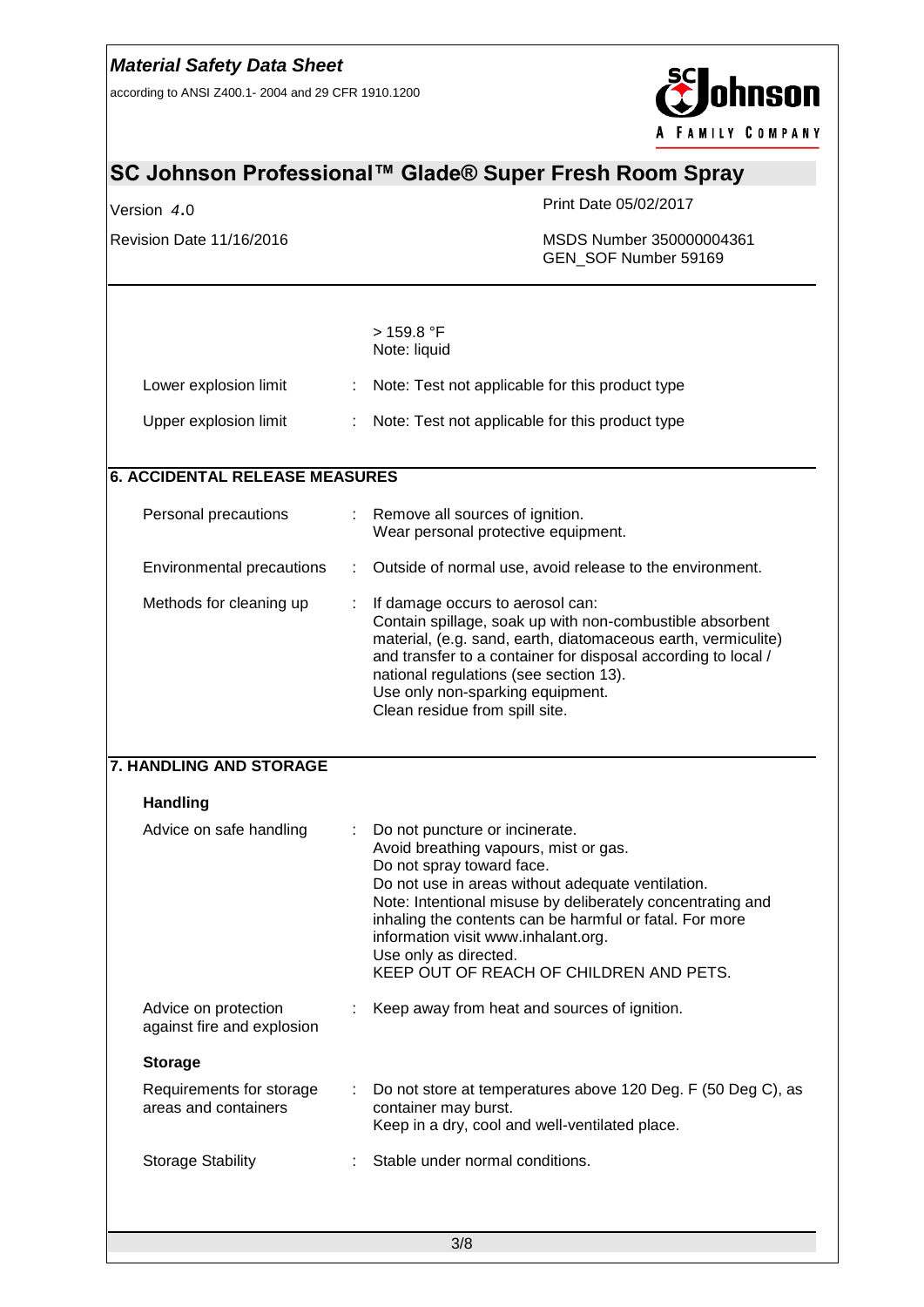according to ANSI Z400.1- 2004 and 29 CFR 1910.1200



# **SC Johnson Professional™ Glade® Super Fresh Room Spray**

Version *4*.0

Print Date 05/02/2017

Revision Date 11/16/2016 MSDS Number 350000004361 GEN\_SOF Number 59169

### **8. EXPOSURE CONTROLS/PERSONAL PROTECTION**

#### **Occupational Exposure Limits**

| Components                           | CAS-No. | mg/m3                                                              | ppm       | Non-<br>standard<br>units | <b>Basis</b>                |  |  |
|--------------------------------------|---------|--------------------------------------------------------------------|-----------|---------------------------|-----------------------------|--|--|
| <b>Isobutane</b>                     | 75-28-5 |                                                                    | 1,000 ppm |                           | <b>ACGIH</b><br><b>STEL</b> |  |  |
| Propane                              | 74-98-6 |                                                                    |           |                           | <b>ACGIH</b><br><b>TWA</b>  |  |  |
| Personal protective equipment        |         |                                                                    |           |                           |                             |  |  |
| <b>Respiratory protection</b>        |         | No personal respiratory protective equipment normally<br>required. |           |                           |                             |  |  |
| <b>Hand protection</b>               |         | No special requirements.                                           |           |                           |                             |  |  |
| <b>Eye protection</b>                |         | No special requirements.                                           |           |                           |                             |  |  |
| <b>Skin and body protection</b><br>÷ |         | No special requirements.                                           |           |                           |                             |  |  |

| <b>Hygiene measures</b> | : Handle in accordance with good industrial hygiene and safety<br>practice. Wash thoroughly after handling. |
|-------------------------|-------------------------------------------------------------------------------------------------------------|
|                         |                                                                                                             |

## **9. PHYSICAL AND CHEMICAL PROPERTIES**

|                |    | 4/8                                       |
|----------------|----|-------------------------------------------|
| Flash point    | ÷. | $>71^{\circ}$ C                           |
| Flash point    | ÷. | $<$ -6.8 °C<br>$<$ 19.76 °F<br>Propellant |
| Freezing point | ÷. | Test not applicable for this product type |
| Boiling point  | ÷. | Test not applicable for this product type |
| pH             |    | : 8.5                                     |
| Odor           | ÷  | Fruity                                    |
| Color          | ÷  | clear                                     |
| Form           | ÷  | aerosol                                   |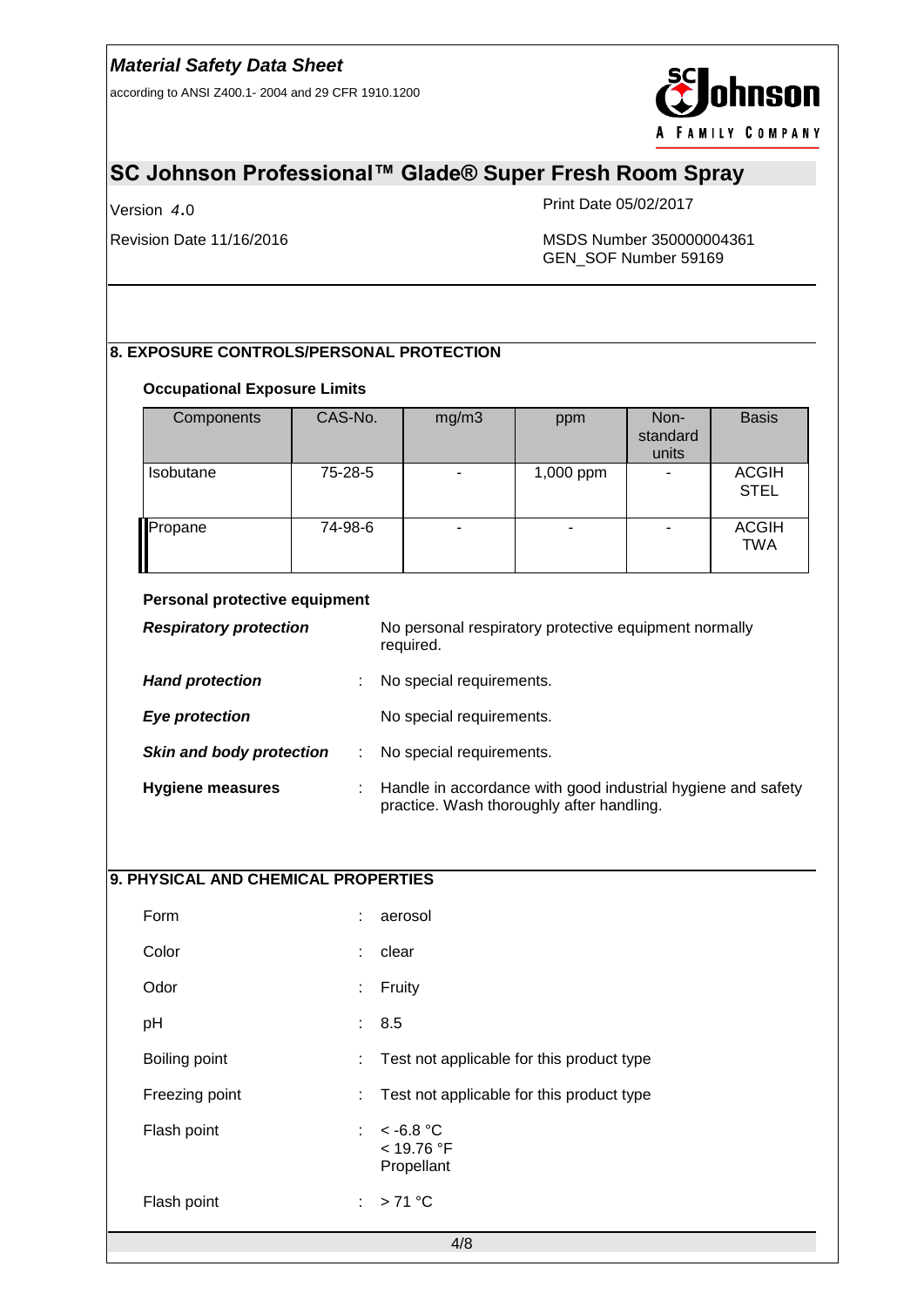according to ANSI Z400.1- 2004 and 29 CFR 1910.1200



# **SC Johnson Professional™ Glade® Super Fresh Room Spray**

Version *4*.0

Print Date 05/02/2017

Revision Date 11/16/2016 MSDS Number 350000004361 GEN\_SOF Number 59169

|                                                  |           | > 159.8 °F<br>liquid                                                                                                |
|--------------------------------------------------|-----------|---------------------------------------------------------------------------------------------------------------------|
| Evaporation rate                                 |           | Test not applicable for this product type                                                                           |
| Flammability (solid, gas)                        |           | Sustains combustion                                                                                                 |
| Auto-ignition temperature                        |           | Test not applicable for this product type                                                                           |
| Lower explosion limit                            |           | Test not applicable for this product type                                                                           |
| Upper explosion limit                            |           | Test not applicable for this product type                                                                           |
| Vapour pressure                                  |           | Test not applicable for this product type                                                                           |
| Density                                          |           | 0.86 g/cm3                                                                                                          |
| Water solubility                                 |           | at 24 $\degree$ C<br>partly miscible                                                                                |
| Partition coefficient: n-<br>octanol/water       |           | No data available                                                                                                   |
| Viscosity, dynamic                               |           | Test not applicable for this product type                                                                           |
| Viscosity, kinematic                             |           | Test not applicable for this product type                                                                           |
| Relative vapour density                          |           | Test not applicable for this product type                                                                           |
| Volatile Organic Compounds<br>Total VOC (wt. %)* | $\sim$ 10 | 19.6 % - additional exemptions may apply<br>*as defined by US Federal and State Consumer Product<br>Regulations     |
| <b>10. STABILITY AND REACTIVITY</b>              |           |                                                                                                                     |
| Conditions to avoid                              |           | Heat, flames and sparks.                                                                                            |
| Materials to avoid                               |           | Strong oxidizing agents<br>Do not mix with bleach or any other household cleaners.<br>Strong bases                  |
| Hazardous decomposition<br>products              |           | Thermal decomposition can lead to release of irritating gases<br>and vapours.                                       |
| Thermal decomposition                            | ÷         | Note: Test not applicable for this product type                                                                     |
| Hazardous reactions                              |           | If accidental mixing occurs and toxic gas is formed, exit area<br>immediately. Do not return until well ventilated. |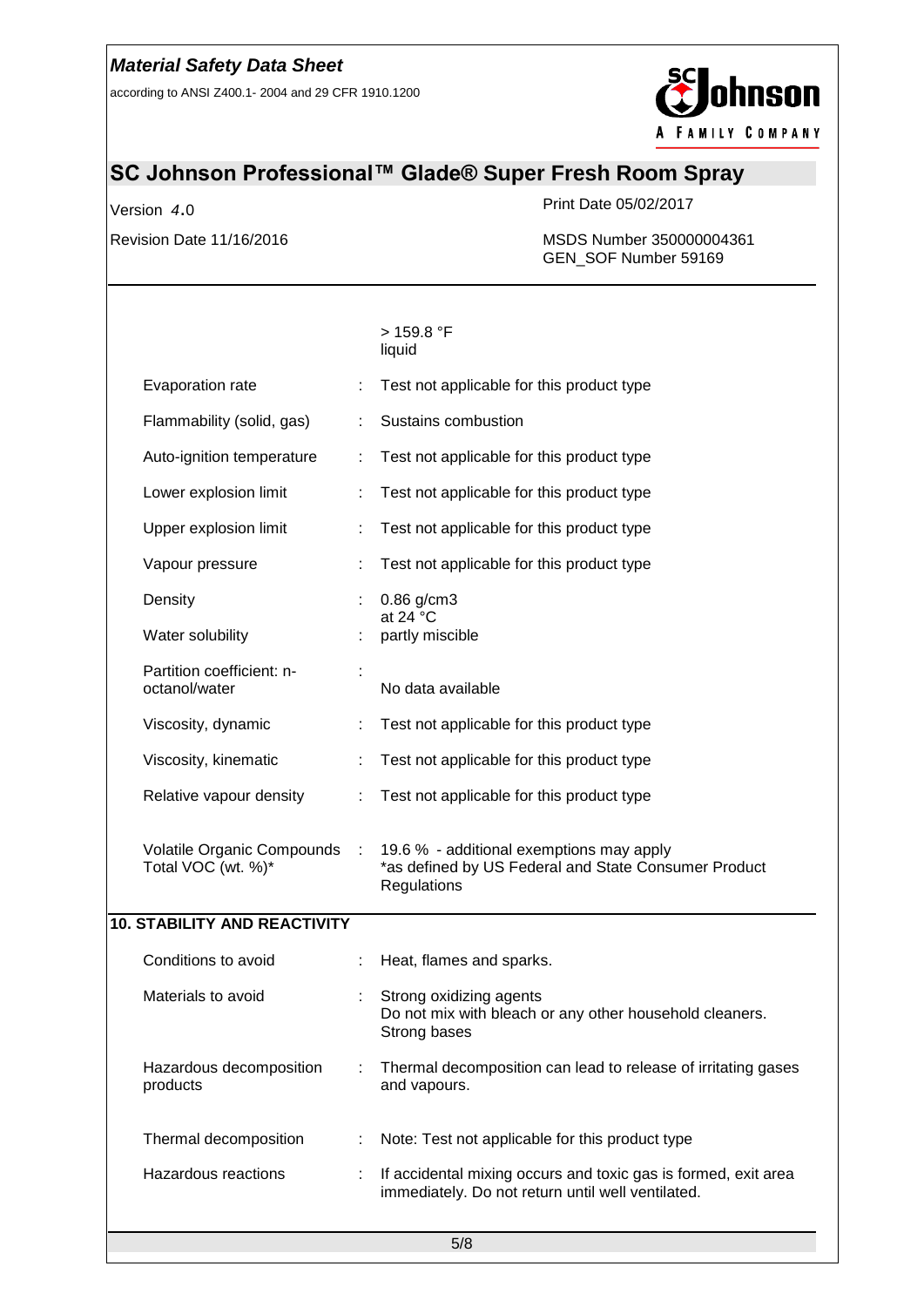according to ANSI Z400.1- 2004 and 29 CFR 1910.1200



# **SC Johnson Professional™ Glade® Super Fresh Room Spray**

Version *4*.0

Print Date 05/02/2017

Revision Date 11/16/2016 MSDS Number 350000004361 GEN\_SOF Number 59169

| <b>11. TOXICOLOGICAL INFORMATION</b>           |                                                                                                                                                                                                                   |
|------------------------------------------------|-------------------------------------------------------------------------------------------------------------------------------------------------------------------------------------------------------------------|
| Acute oral toxicity                            | LD50<br>estimated<br>> 5,000 mg/kg                                                                                                                                                                                |
| Acute inhalation toxicity                      | <b>LC50</b><br>estimated<br>$> 5$ mg/l                                                                                                                                                                            |
| Acute dermal toxicity                          | LD50<br>t.<br>estimated<br>> 2,000 mg/kg                                                                                                                                                                          |
| <b>Chronic effects</b><br>Carcinogenicity<br>÷ | No data available                                                                                                                                                                                                 |
| Mutagenicity<br>٠                              | No data available                                                                                                                                                                                                 |
| Reproductive effects<br>÷                      | No data available                                                                                                                                                                                                 |
| Teratogenicity<br>÷                            | No data available                                                                                                                                                                                                 |
| Sensitisation                                  | Not known to be a sensitizer.                                                                                                                                                                                     |
| <b>12. ECOLOGICAL INFORMATION</b>              |                                                                                                                                                                                                                   |
| <b>Ecotoxicity effects</b>                     | No data available                                                                                                                                                                                                 |
| <b>13. DISPOSAL CONSIDERATIONS</b>             |                                                                                                                                                                                                                   |
|                                                | Observe all applicable Federal, Provincial and State<br>regulations and Local/Municipal ordinances regarding<br>disposal.<br>Consumer may discard empty container in trash, or recycle<br>where facilities exist. |
|                                                | 6/8                                                                                                                                                                                                               |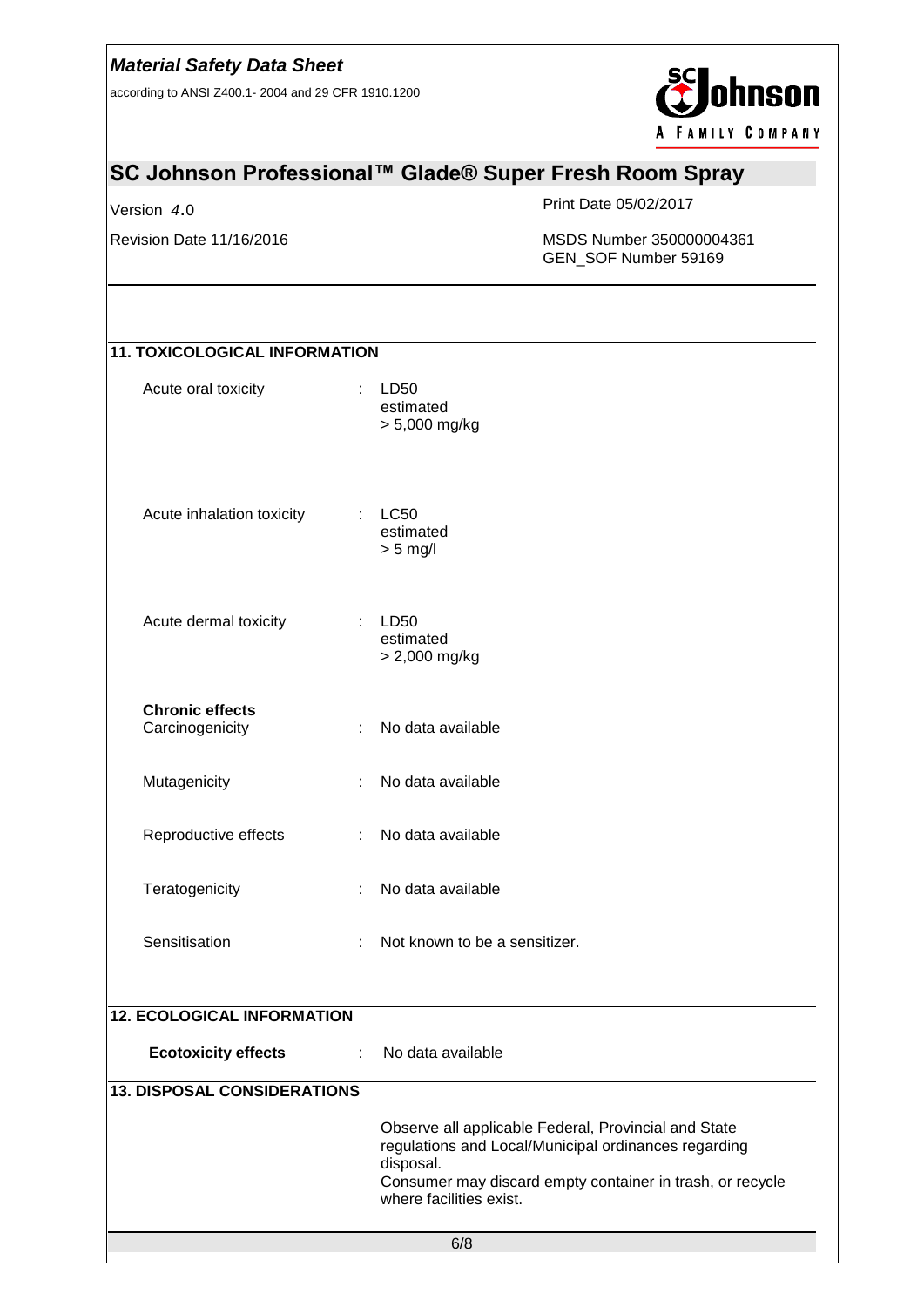| <b>Material Safety Data Sheet</b><br>according to ANSI Z400.1-2004 and 29 CFR 1910.1200 |                                                                                                  | <b>hnson</b><br><b>FAMILY COMPANY</b>                                                                                                                       |                                                                  |  |
|-----------------------------------------------------------------------------------------|--------------------------------------------------------------------------------------------------|-------------------------------------------------------------------------------------------------------------------------------------------------------------|------------------------------------------------------------------|--|
| SC Johnson Professional™ Glade® Super Fresh Room Spray                                  |                                                                                                  |                                                                                                                                                             |                                                                  |  |
| Version 4.0                                                                             |                                                                                                  | Print Date 05/02/2017                                                                                                                                       |                                                                  |  |
| Revision Date 11/16/2016                                                                |                                                                                                  | GEN_SOF Number 59169                                                                                                                                        | MSDS Number 350000004361                                         |  |
| <b>RCRA</b> waste class                                                                 | D001 (Ignitable Waste)<br>÷.                                                                     |                                                                                                                                                             |                                                                  |  |
| <b>14. TRANSPORT INFORMATION</b>                                                        |                                                                                                  |                                                                                                                                                             |                                                                  |  |
| <b>Land transport</b>                                                                   |                                                                                                  |                                                                                                                                                             |                                                                  |  |
| Proper shipping name<br>Class:<br>UN number<br>Packaging group:                         | U.S. DOT and Canadian TDG Surface Transportation:<br>AEROSOLS, Flammable<br>2.1<br>1950<br>None. |                                                                                                                                                             |                                                                  |  |
| Sea transport                                                                           |                                                                                                  |                                                                                                                                                             |                                                                  |  |
| IMDG:<br>Proper shipping name<br>Class:<br>UN number:<br>Packaging group:<br>EmS:       | AEROSOLS, Flammable<br>2<br>1950<br>None.<br>$F-D, S-U$                                          |                                                                                                                                                             |                                                                  |  |
| Air transport                                                                           |                                                                                                  |                                                                                                                                                             |                                                                  |  |
| ICAO/IATA:<br>٠<br>Proper shipping name<br>Class:<br>UN/ID No.:<br>Packaging group:     | AEROSOLS, Flammable<br>2.1<br><b>UN 1950</b><br>None.                                            |                                                                                                                                                             |                                                                  |  |
| <b>15. REGULATORY INFORMATION</b>                                                       |                                                                                                  |                                                                                                                                                             |                                                                  |  |
| <b>Notification status</b>                                                              |                                                                                                  | All ingredients of this product are listed or are excluded from<br>listing on the U.S. Toxic Substances Control Act (TSCA)<br>Chemical Substance Inventory. |                                                                  |  |
| <b>Notification status</b>                                                              | Protection Act (CEPA).                                                                           | Notification requirements under the Canadian Environmental                                                                                                  | All ingredients of this product comply with the New Substances   |  |
| California Prop. 65                                                                     |                                                                                                  | This product is not subject to the reporting requirements under                                                                                             |                                                                  |  |
| Canada Regulations                                                                      | California's Proposition 65.<br>Regulations.                                                     | This product has been classified in accordance with hazard<br>criteria of the Controlled Products Regulations and the MSDS                                  | contains all the information required by the Controlled Products |  |
| <b>16. OTHER INFORMATION</b>                                                            |                                                                                                  |                                                                                                                                                             |                                                                  |  |
| <b>HMIS Ratings</b>                                                                     |                                                                                                  |                                                                                                                                                             |                                                                  |  |
|                                                                                         | 7/8                                                                                              |                                                                                                                                                             |                                                                  |  |